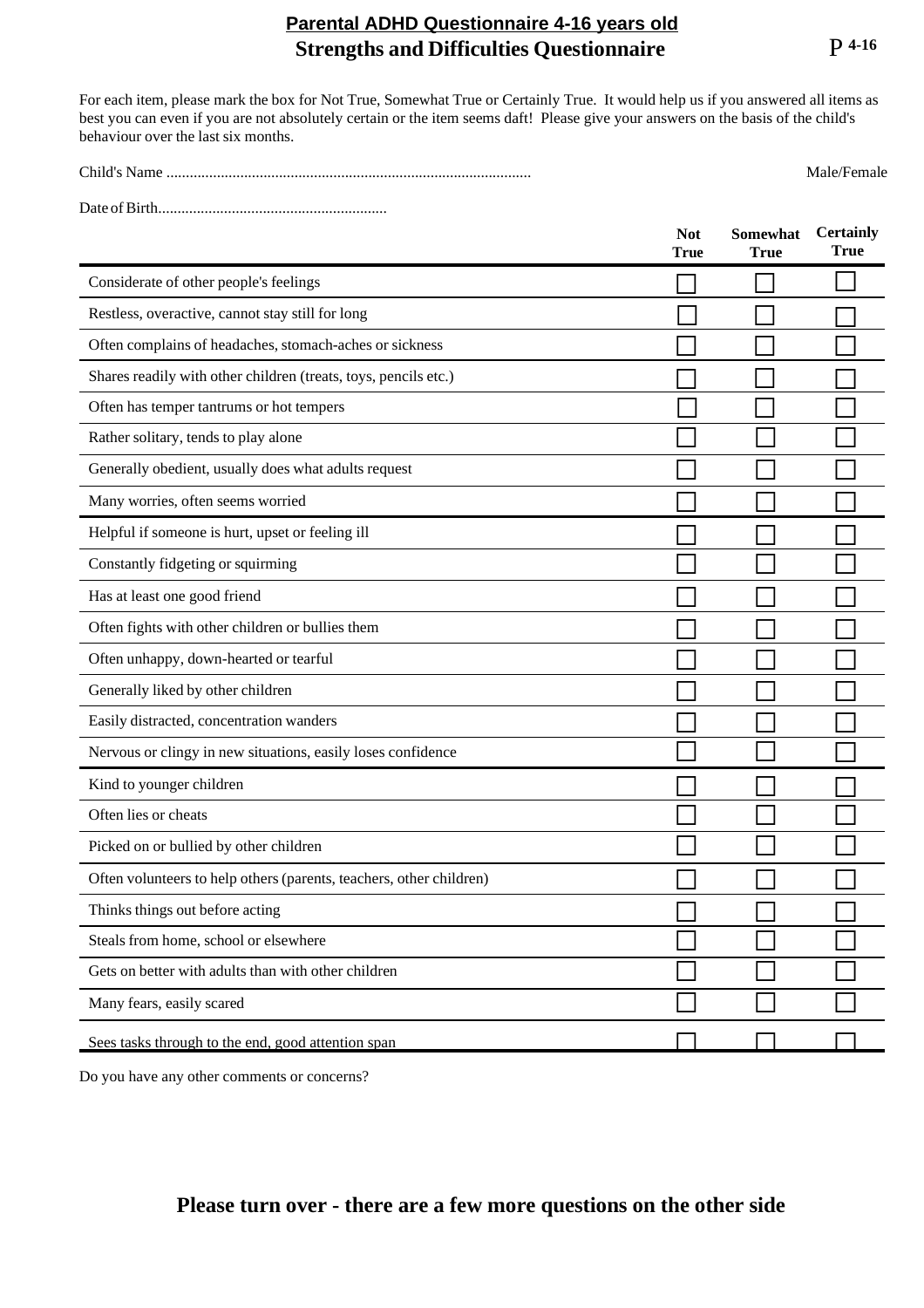| Overall, do you think that your child has difficulties in one or more of the following areas:<br>emotions, concentration, behaviour or being able to get on with other people? |                      |                               |                                  |                                |  |  |
|--------------------------------------------------------------------------------------------------------------------------------------------------------------------------------|----------------------|-------------------------------|----------------------------------|--------------------------------|--|--|
|                                                                                                                                                                                | No                   | Yes-<br>minor<br>difficulties | Yes-<br>definite<br>difficulties | Yes-<br>severe<br>difficulties |  |  |
|                                                                                                                                                                                |                      |                               |                                  |                                |  |  |
| If you have answered "Yes", please answer the following questions about these difficulties:                                                                                    |                      |                               |                                  |                                |  |  |
| • How long have these difficulties been present?                                                                                                                               |                      |                               |                                  |                                |  |  |
|                                                                                                                                                                                | Less than<br>a month | $1 - 5$<br>months             | $6 - 12$<br>months               | Over<br>a year                 |  |  |
|                                                                                                                                                                                |                      |                               |                                  |                                |  |  |
| • Do the difficulties upset or distress your child?                                                                                                                            |                      |                               |                                  |                                |  |  |
|                                                                                                                                                                                | <b>Not</b><br>at all | Only a<br>little              | Quite<br>a lot                   | A great<br>deal                |  |  |
|                                                                                                                                                                                |                      |                               |                                  |                                |  |  |
| • Do the difficulties interfere with your child's everyday life in the following areas?                                                                                        |                      |                               |                                  |                                |  |  |
|                                                                                                                                                                                | <b>Not</b><br>at all | Only a<br>little              | Quite<br>a lot                   | A great<br>deal                |  |  |
| <b>HOME LIFE</b>                                                                                                                                                               |                      |                               |                                  |                                |  |  |
| <b>FRIENDSHIPS</b>                                                                                                                                                             |                      |                               |                                  |                                |  |  |
| <b>CLASSROOM LEARNING</b>                                                                                                                                                      |                      |                               |                                  |                                |  |  |
| <b>LEISURE ACTIVITIES</b>                                                                                                                                                      |                      |                               |                                  |                                |  |  |
| • Do the difficulties put a burden on you or the family as a whole?                                                                                                            |                      |                               |                                  |                                |  |  |
|                                                                                                                                                                                | <b>Not</b>           | Only a                        | Quite                            | A great                        |  |  |
|                                                                                                                                                                                | at all               | little                        | a lot                            | deal                           |  |  |
|                                                                                                                                                                                |                      |                               |                                  |                                |  |  |
|                                                                                                                                                                                |                      |                               |                                  |                                |  |  |
|                                                                                                                                                                                |                      |                               |                                  |                                |  |  |
|                                                                                                                                                                                |                      |                               |                                  |                                |  |  |

Mother/Father/Other (please specify:)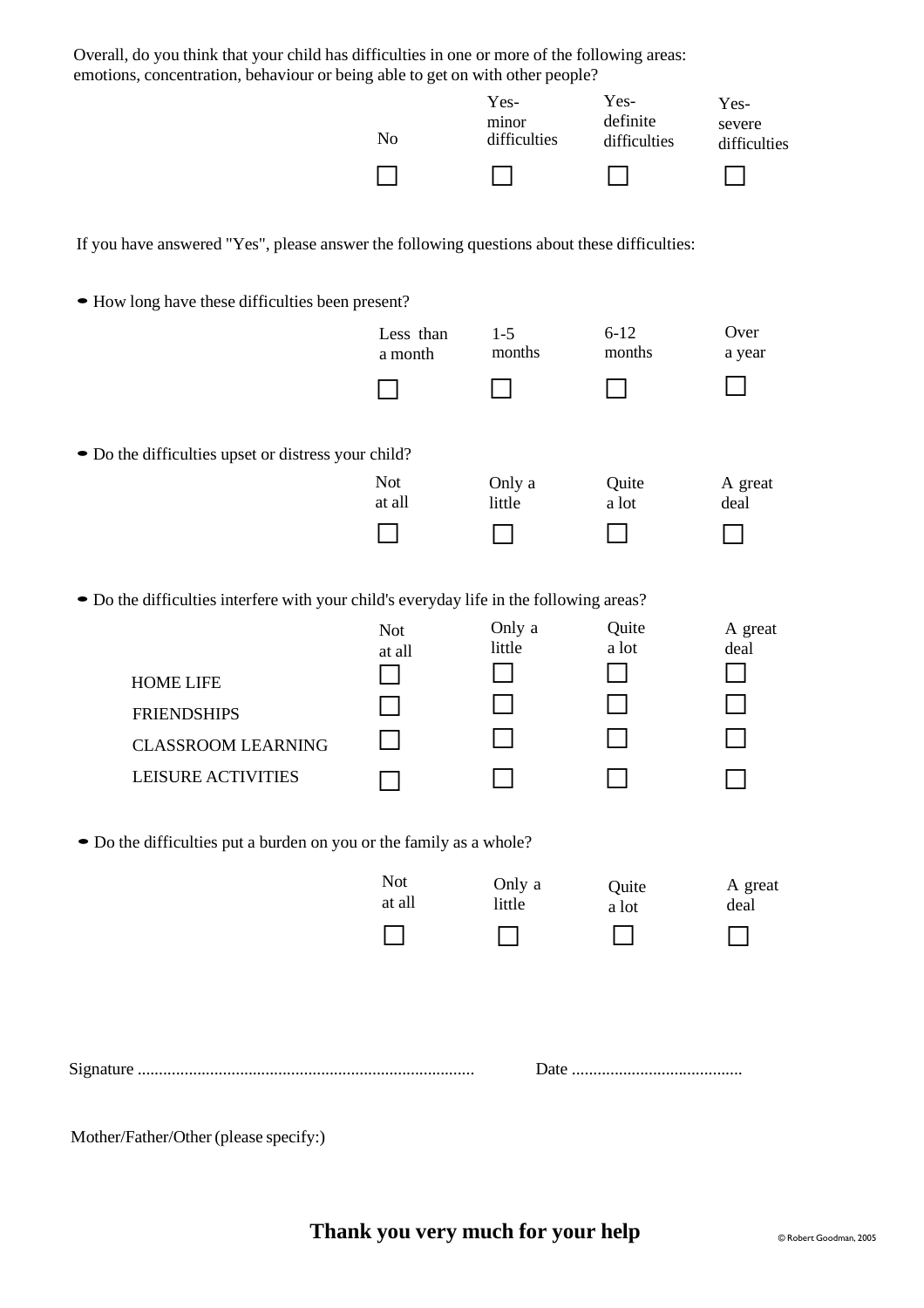The SNAP-IV Teacher and Parent Rating Scale<br>James M. Swanson, Ph.D., University of California, Irvine, CA 92715

| Name:                                                                                                                                                                                                                                                                                                                                                                                                        |                    | Gender: Age: Grade: |                  |                |                            |
|--------------------------------------------------------------------------------------------------------------------------------------------------------------------------------------------------------------------------------------------------------------------------------------------------------------------------------------------------------------------------------------------------------------|--------------------|---------------------|------------------|----------------|----------------------------|
| Ethnicity (circle one which best applies): African-American<br>Asian                                                                                                                                                                                                                                                                                                                                         | Caucasian Hispanic |                     |                  |                |                            |
| Completed by: Note that the set of the set of the set of the set of the set of the set of the set of the set of the set of the set of the set of the set of the set of the set of the set of the set of the set of the set of                                                                                                                                                                                |                    |                     |                  |                | Type of Class: Class size: |
| For each item, check the column which best describes this child:                                                                                                                                                                                                                                                                                                                                             |                    | Not At<br>All       | Just A<br>Little | Quite<br>A Bit | Very<br>Much               |
| 1. Often fails to give close attention to details or makes careless mistakes in schoolwork or tasks<br>2. Often has difficulty sustaining attention in tasks or play activities<br>3. Often does not seem to listen when spoken to directly<br>4. Often does not follow through on instructions and fails to finish schoolwork, chores, or duties<br>5. Often has difficulty organizing tasks and activities |                    |                     |                  |                |                            |
| 6. Often avoids, dislikes, or reluctantly engages in tasks requiring sustained mental effort<br>7. Often loses things necessary for activities (e.g., toys, school assignments, pencils, or books)<br>8. Often is distracted by extraneous stimuli<br>9. Often is forgetful in daily activities                                                                                                              |                    |                     |                  |                |                            |
| 10. Often has difficulty maintaining alertness, orienting to requests, or executing directions                                                                                                                                                                                                                                                                                                               |                    |                     |                  |                |                            |
| 11. Often fidgets with hands or feet or squirms in seat<br>12. Often leaves seat in classroom or in other situations in which remaining seated is expected<br>13. Often runs about or climbs excessively in situations in which it is inappropriate                                                                                                                                                          |                    |                     |                  |                |                            |
| 14. Often has difficulty playing or engaging in leisure activities quietly<br>15. Often is "on the go" or often acts as if "driven by a motor"                                                                                                                                                                                                                                                               |                    |                     |                  |                |                            |
| 16. Often talks excessively<br>17. Often blurts out answers before questions have been completed                                                                                                                                                                                                                                                                                                             |                    |                     |                  |                |                            |
| 18. Often has difficulty awaiting turn<br>19. Often interrupts or intrudes on others (e.g., butts into conversations/games)<br>20. Often has difficulty sitting still, being quiet, or inhibiting impulses in the classroom or at home                                                                                                                                                                       |                    |                     |                  |                |                            |
| 21. Often loses temper                                                                                                                                                                                                                                                                                                                                                                                       |                    |                     |                  |                |                            |
| 22. Often argues with adults<br>23. Often actively defies or refuses adult requests or rules                                                                                                                                                                                                                                                                                                                 |                    |                     |                  |                |                            |
| 24. Often deliberately does things that annoy other people<br>25. Often blames others for his or her mistakes or misbehavior                                                                                                                                                                                                                                                                                 |                    |                     |                  |                |                            |
| 26. Often touchy or easily annoyed by others<br>27 Often is angry and resentful                                                                                                                                                                                                                                                                                                                              |                    |                     |                  |                |                            |
| 28. Often is spiteful or vindictive<br>29. Often is quarrelsome                                                                                                                                                                                                                                                                                                                                              |                    |                     |                  |                |                            |
| 30. Often is negative, defiant, disobedient, or hostile toward authority figures                                                                                                                                                                                                                                                                                                                             |                    |                     |                  |                |                            |
| 31. Often makes noises (e.g., humming or odd sounds)<br>32. Often is excitable, impulsive                                                                                                                                                                                                                                                                                                                    |                    |                     |                  |                |                            |
| 33. Often cries easily<br>34. Often is uncooperative                                                                                                                                                                                                                                                                                                                                                         |                    |                     |                  |                |                            |
| 35. Often acts "smart"<br>36. Often is restless or overactive                                                                                                                                                                                                                                                                                                                                                |                    |                     |                  |                |                            |
| 37. Often disturbs other children<br>38. Often changes mood quickly and drastically                                                                                                                                                                                                                                                                                                                          |                    |                     |                  |                |                            |
| 39. Often easily frustrated if demand are not met immediately<br>40. Often teases other children and interferes with their activities                                                                                                                                                                                                                                                                        |                    |                     |                  |                |                            |